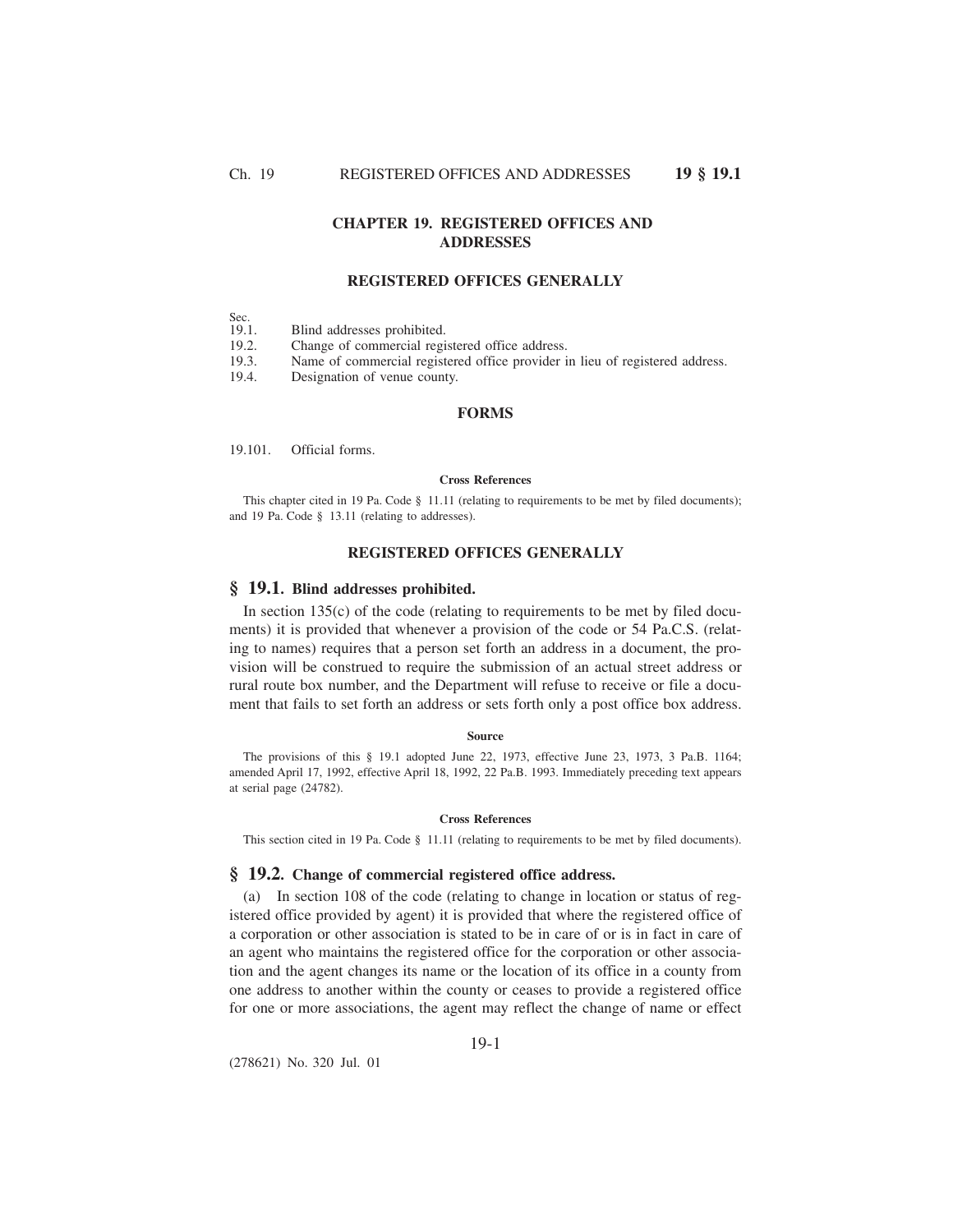a corresponding change in the registered office address of or cease to provide a registered office for one or more of the associations represented by it by executing and filing in the Department a Form DSCB:15-108 (Statement of Change of Registered Office by Agent) with respect to each association represented by it.

(b) If the status of an agent as a provider of a registered office is terminated by the filing, the location of the registered office of the association represented is not affected, but the person formerly in care of the office thereafter does not have any responsibility with respect to matters tendered to the office in the name of the association represented. A plaintiff should make service of process on the actual principal place of business of the association represented, wherever situated, in order to minimize the risk of due process defects in the validity of any resulting judgment. As a result of changes in the law effected by the Judiciary Act Repealer Act (JARA), act of April 28, 1978 (P. L. 202, No. 53), the Department no longer receives or forwards service of process with respect to actions, proceedings or appeals against or affecting associations and other persons.

(c) It is not necessary for the association represented to take action to effect a termination of status of agent or other change of registered office as described in this section but the person representing the association is required to promptly furnish the association represented with a copy of the Form DSCB:15-108 as filed in the Department.

#### **Source**

The provisions of this § 19.2 adopted June 22, 1973, effective June 23, 1973, 3 Pa.B. 1164; amended April 17, 1992, effective April 18, 1992, 22 Pa.B. 1993. Immediately preceding text appears at serial page (24782).

# **§ 19.3. Name of commercial registered office provider in lieu of registered address.**

(a) In section 109 of the code (relating to name of commercial registered office provider in lieu of registered address) it is provided that where a provision of the code, but not 54 Pa.C.S. (relating to names), authorizes or requires the inclusion of a registered office address in a document filed in the Department, the person filing the document may substitute in lieu thereof the term ''c/o'' followed by:

(1) The name of an association or a division thereof that has filed in the Department, and not withdrawn, a written statement of the address of its commercial registered office.

(2) The name of a county of this Commonwealth and a statement that the registered office of the association represented shall be deemed for venue and official publication purposes to be located in the county so named. For venue and official publication purposes, the county so named controls over the address contained in the currently applicable statement.

19-2

(278622) No. 320 Jul. 01

*2001 Commonwealth of Pennsylvania*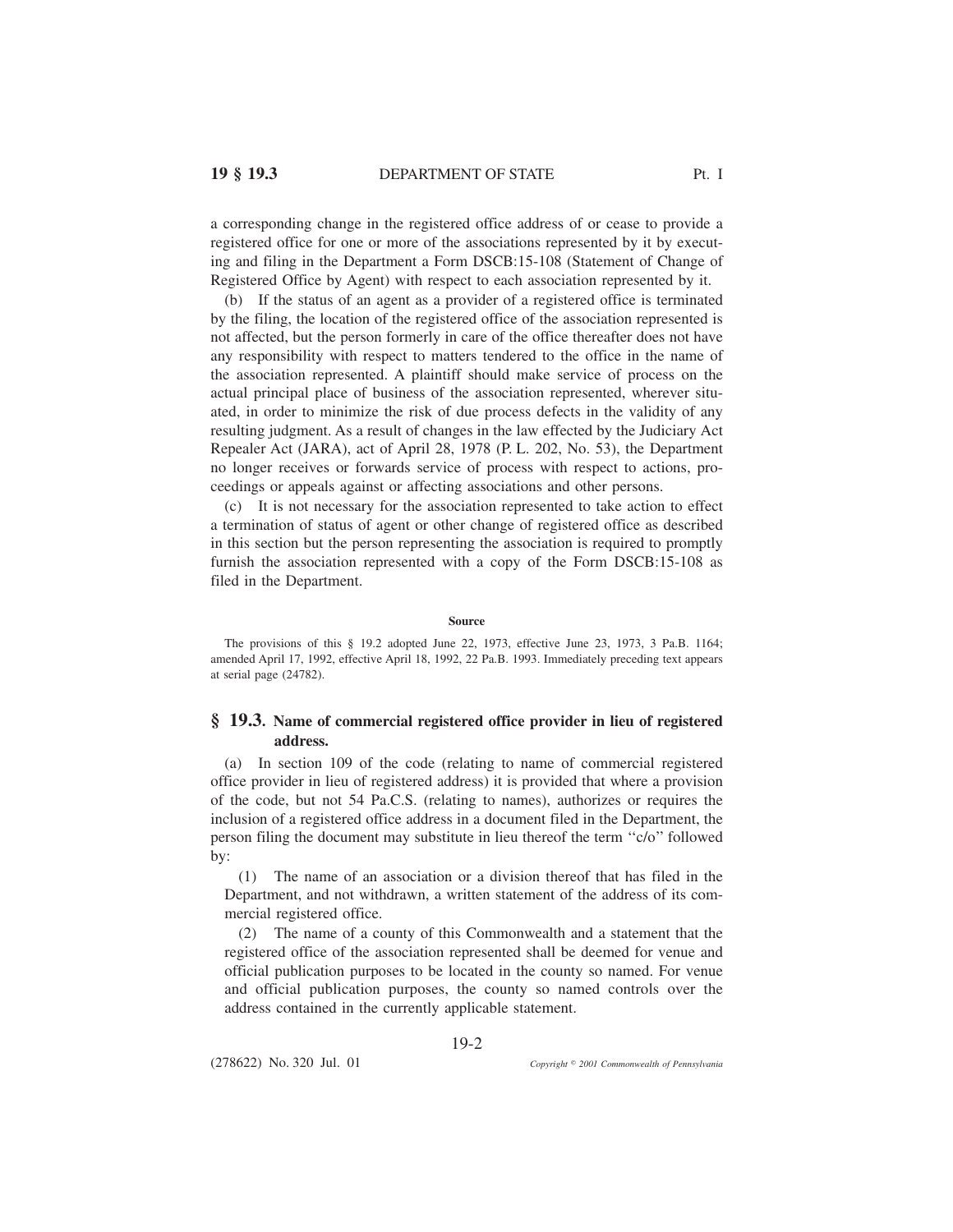(b) A representing association that has effected a filing in the Department may:

(1) Amend the filing by filing in the Department a superseding statement in writing setting forth the address of the commercial registered office.

(2) Withdraw its filing and cease to provide registered office service by filing in the Department a statement withdrawing as a commercial registered office provider.

(c) If the status of an agent as a provider of a registered office is terminated by the filing, the location of the registered office of the association represented is not affected, but the person formerly in care of the office thereafter does not have responsibility with respect to matters tendered to the office in the name of the association represented. A plaintiff should make service of process on the actual principal place of business of the association represented, wherever situated, in order to minimize the risk of due process defects in the validity of a resulting judgment. As a result of changes in the law effected by the Judiciary Act Repealer Act (JARA), act of April 28, 1978 (P. L. 202, No. 53), the Department no longer receives or forwards service of process with respect to actions, proceedings or appeals against or affecting associations and other persons.

(d) It is not necessary for an association represented to take action in connection with a change or withdrawal effected as described in this section, but the representing association is required to promptly furnish each affected association represented with a copy of the statement as filed in the Department.

### **Source**

The provisions of this § 19.3 adopted April 17, 1992, effective April 18, 1992, 22 Pa.B. 1993.

# **Cross References**

This section cited in 19 Pa. Code § 17.208 (relating to official advertising of fictitious names involving individual parties).

## **§ 19.4. Designation of venue county.**

In section  $135(c)$  of the code (relating to requirements to be met by filed documents), it is provided that if a provision of that title or of 54 Pa.C.S. (relating to names) requires that a person set forth an address in a document, the provision shall be construed to require the submission of an actual street address or rural route box number, and the name of the county of this Commonwealth where the address is located.

#### **Source**

The provisions of this § 19.4 adopted April 17, 1992, effective April 18, 1992, 22 Pa.B. 1993.

19-3

(278623) No. 320 Jul. 01